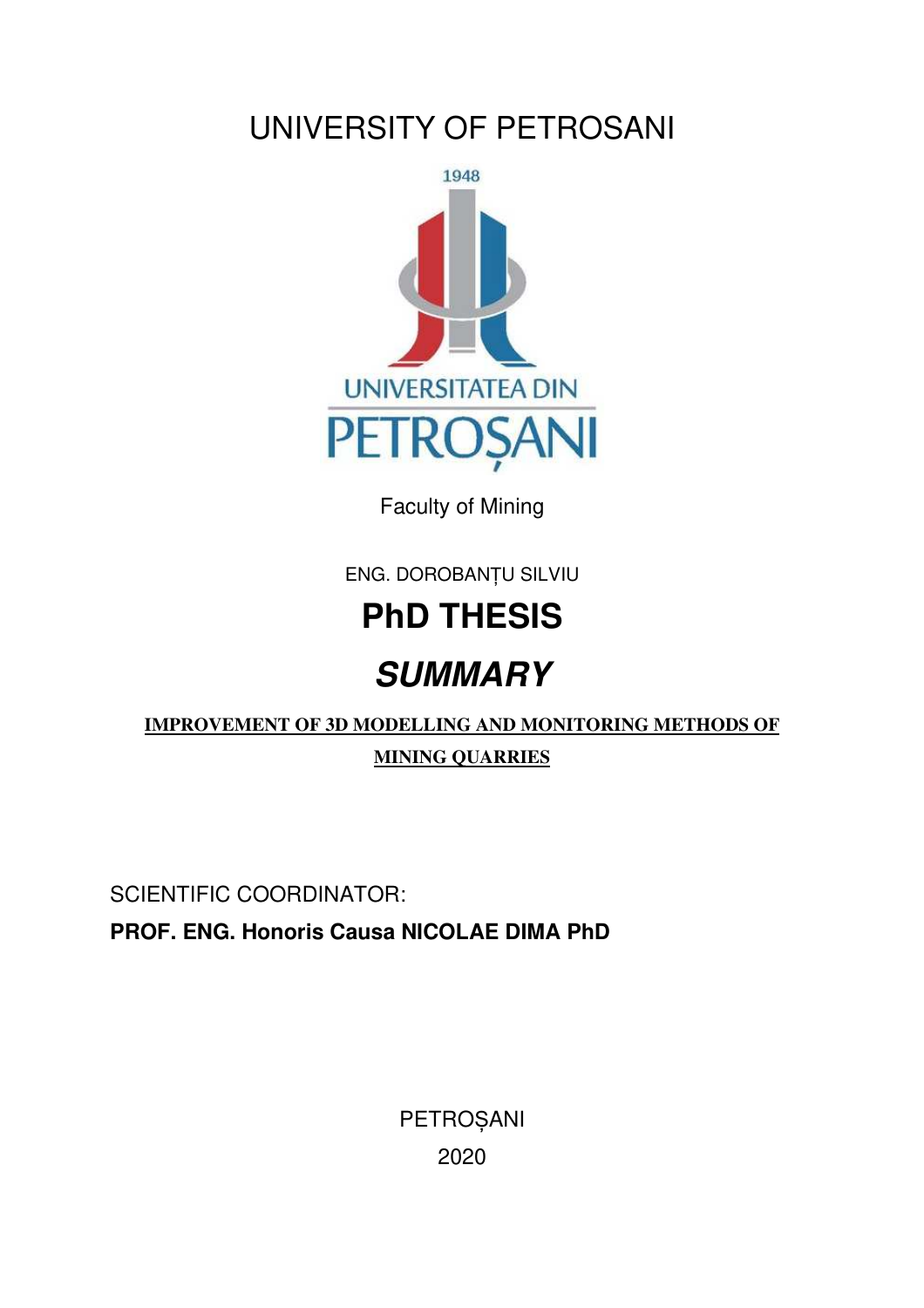#### **Acknowledgements**

*I would like to thank Prof. Dr. H.C. Nicolae DIMA PhD, for the support provided throughout the academic preparation, drafting and completion of this PhD thesis as well as the PhD committee for the kindness and time awarded to the reading and evaluation of this thesis.* 

*At the same time, I would like to thank the guidance committee of the University of Petrosani, the members of the Department of Mining Engineering, Topography and Constructions and the Department Director Miss Assoc. prof. Larisa Ofelia FILIP PhD.* 

#### **Key words**: Geodetic methods, mining, monitoring, volumes, UAV, GNSS, 3D modelling

The goal of this PhD thesis is to present how one can use and improve the surveying and photogrammetric methods of measurement, in order to monitor up-to-date exploitation activities, in general, and the T.M.K. - ATU Resita Mining Quarry, in particular.

The monitoring and 3D modelling of an objective can be performed only on the basis of high-precision surveying measurements, but also on the basis of UAV (drone) technologies, thus obtaining an overview of a certain area studied.

The objectives proposed for this work are the following:

- $\triangleright$  Carrying out surveying measurements, using satellite technologies in order to achieve the geodetic support network for the studied area;
- $\triangleright$  Carrying out planimetric surveys of the area studied, in order to obtain the situation plan of the area studied;
- $\triangleright$  Carrying out level measurements, in view of the volumetric calculations of the material stocks;
- $\triangleright$  Using photogrammetric technologies, in order to improve geodetic measurements;
- Realizing a 3D model of the TMK Resita Quarry, based on the topo-geodetic and photogrammetric measurements made.

In order finalize the objectives established, modern geodetic technologies were used, namely:

• GNSS Systems - Global Navigation Satellite System - GPS Leica 1200 and GPS Leica GS08;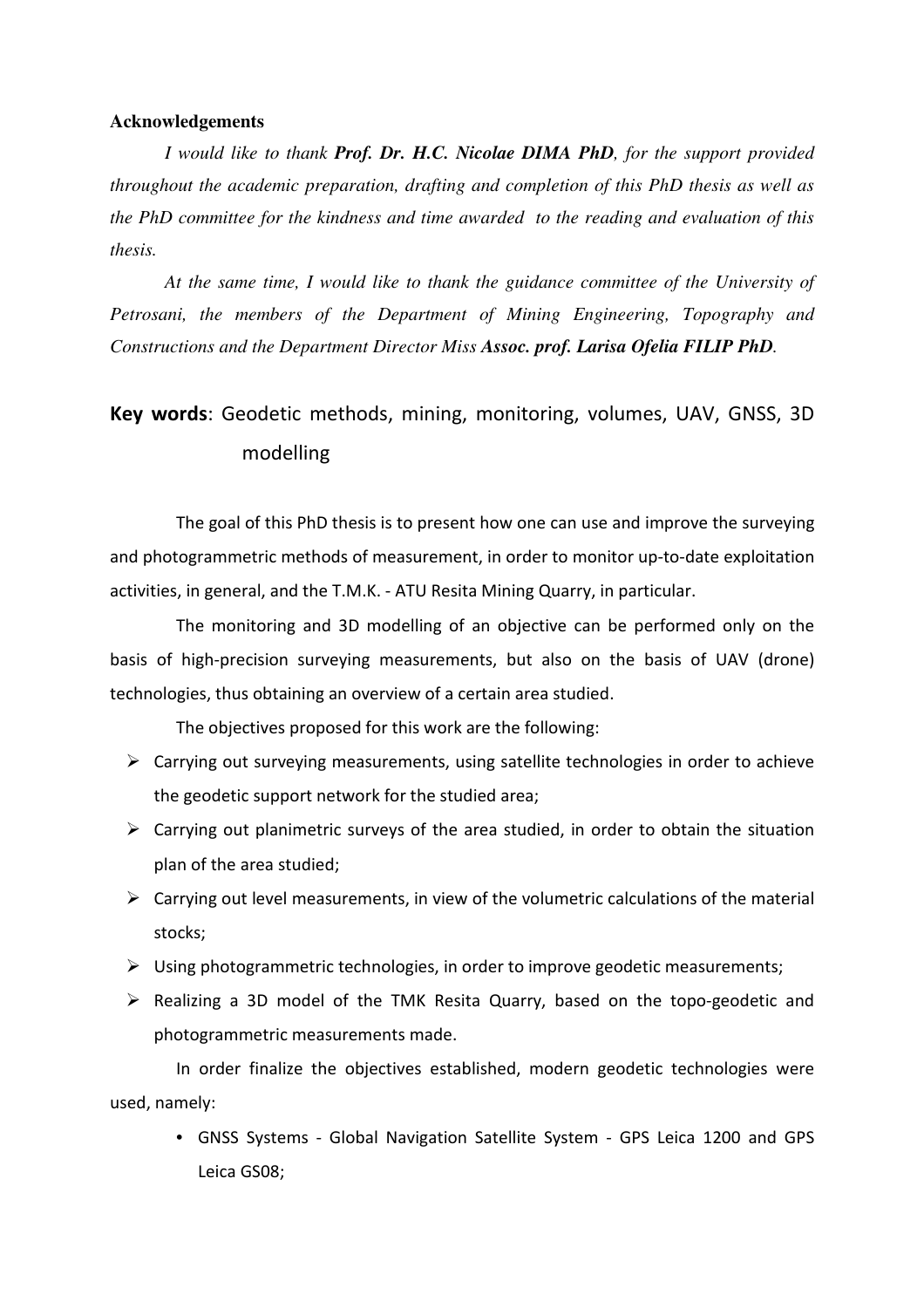- The UAV technology: the DJI Phantom 4 Drone;
- Total High precision stations: Leica 1200 Total Station and Leica TS02 Total Station;
- Specialized software for field data processing: AutoCAD, ArcGIS, Agisoft, Pix4D.

#### **Carrying out surveying measurements, using satellite technologies in order to achieve the geodetic support network for the studied area**

As is well known, all geodetic and topographic measurements are made on the physical topographic surface of the Earth, with which it comes into direct contact.

The processing of these measurements aimed mainly at determining, on the terrestrial surface, some **first-order geodetic support points** (order I), on which the points of order II, III, IV, V can be determined and also the detail points necessary in the elaboration of topographic plans.

The processing methods applied in determining the geodetic points are: triangulation, trilateration, and polygonometry or combinations of these.

The state triangulation network consists of chains of triangles, organized, according to the distances between them, according to different sizes and based on the accuracy of determination. Triangulation of order I-IV represents the state triangulation network, called upper triangulation, and the triangulation network of order V represents the lower order triangulation.

The points of the V-order triangulation thicken the IV order, having the sides of 1-5 km, so as to ensure a density of one point per 50 ha. For works with a special character (dams, subways, large industrial objectives), triangulation networks with special shapes appear, which are processed separately from the state triangulation, but which may have connection points with it. The accuracy of such local networks is much better than the accuracy of the state geodetic network.

For smaller areas, travel or even erasure is used, as the case may be, to determine the topographic support network.

The points that constitute the support network can be considered peaks of some triangles and from their grouping different forms of networks or canvas can result: polygons with central point, quadrilaterals, chains of triangles, quadrilaterals or combinations of these. The coordinates of the points can be determined, if in such a network all the angles of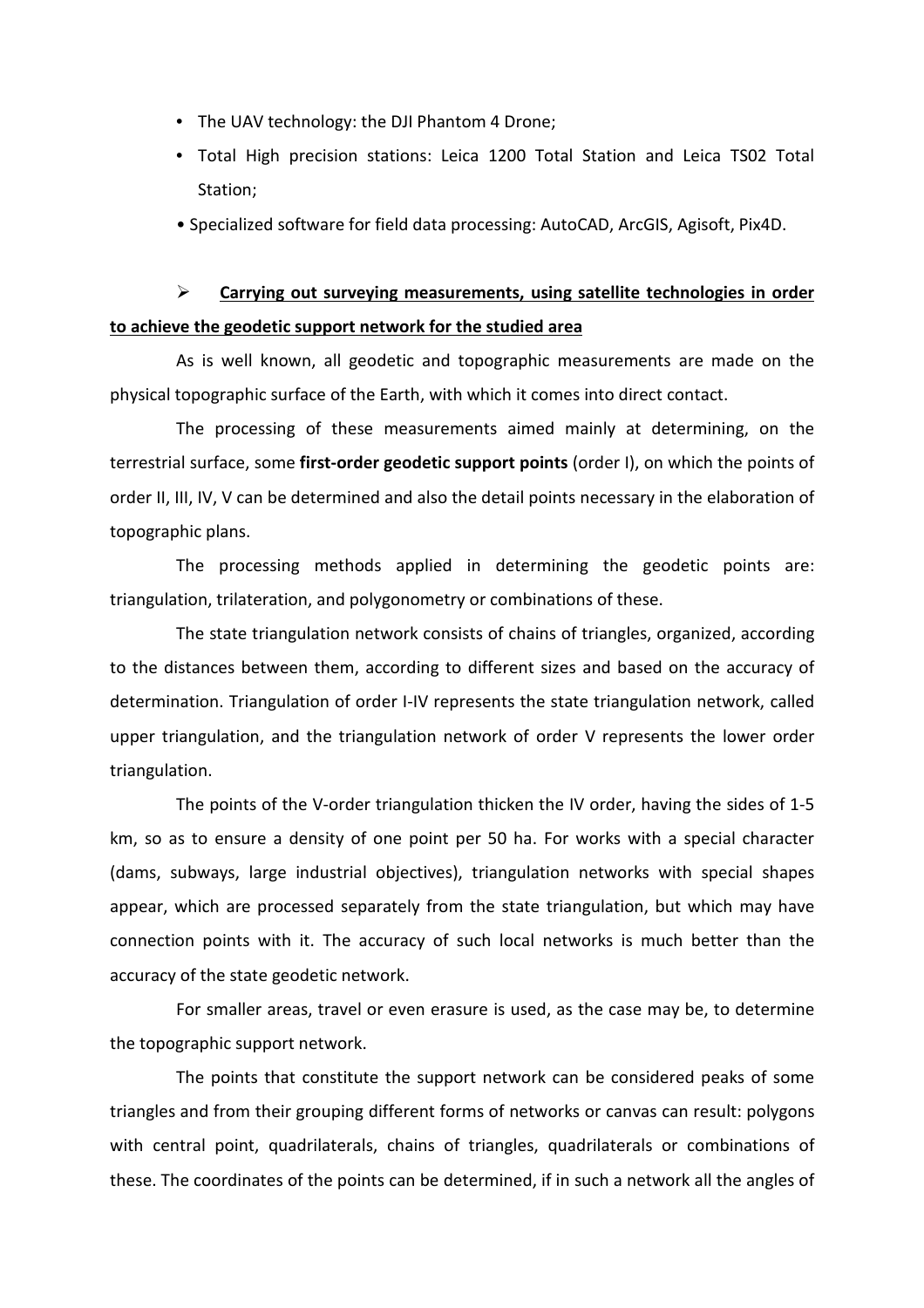the triangles, the length and the orientation of one side (in some cases of two sides) are measured.

#### **Carrying out planimetric surveys of the area studied, in order to obtain the situation plan of the area studied**

Based on topographic surveys, the design, measurement, calculations and graphical reporting works may be realized for a piece of land.

The planimetric elevations aim at making representations of the land (plans, profiles) by topographic means, related to the specific equipment and methods.

Any topographic survey, regardless of the surface, scale, accuracy, is performed within a support network.

#### **Carrying out level measurements, in view of the volumetric calculations of the material stocks**

- Volume calculations and verifications;
- Verification through topographic methods for the layers volume, with the help of the Total station;
- Measurements to determine volumes;
- Tracing the elevations as the excavations are carried out;
- 3D modelling of the current relief and the prediction of the future relief;
- Volumetric verification using topographic methods of excavations.

#### **Using photogrammetric technologies, in order to improve geodetic measurements**

If classical photogrammetry deals with the determination in time and space of fixed, mobile or deformable objects and their photographic, graphic or numerical representation (by coordinates), based on special photographs called frames, UAV photogrammetry is an alternative to the methods used in the field of classical photogrammetry, which deals with the aerial recording of field data, using unmanned aerial vehicles, called drones, which fly at low and medium altitudes. Based on UAV technology, data can be obtained from large areas in a relatively short time, even in hard-to-reach or inaccessible areas with high security conditions.

In order to make an orthophotomap for the area studied, ground targets are set, which are then measured based on GNSS technology, targets that have a role in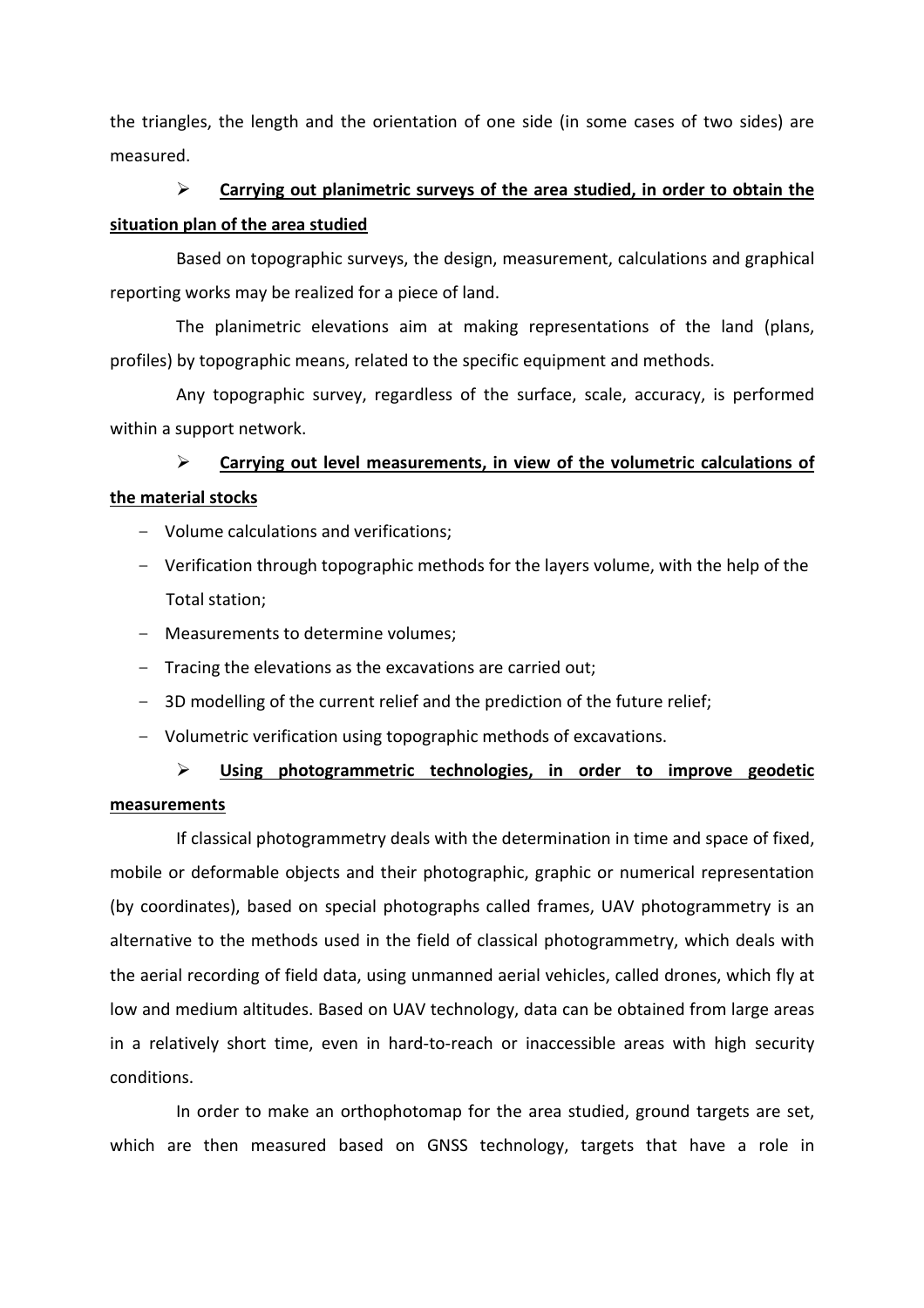georeferencing in the 1970 national stereographic projection system photogrammetric images, images resulting from drone flight.

Thus, coordinates of ground reference targets are determined based on GNSS technology, using the GPS system by connecting to the ROMPOS permanent station system. Data determined with GPS can be downloaded and processed with specialized software.

 **Realizing a 3D model of the TMK Resita Quarry, based on the topo-geodetic and photogrammetric measurements made** 

Short distance digital photogrammetry has practical applicability in various fields, such as archaeology, medicine or heritage conservation, due to measurement methods, without direct contact with the object studied, and the results are very accurate and reliable. On the other hand, data collection is realized in a very short time and does not involve high costs, and images are taken and stored, and can be analyzed and re-measured at any time in the future.

The acquisition of data based on photogrammetric methods aims to obtain information about physical objects and the environment remotely, without having physical contact with them by recording, measuring and interpreting metric photographic images, called frames. The processing of these frames is made with the help of photogrammetric cameras, located on the ground (terrestrial photogrammetry), or placed on board some airborne platforms.

The novelty elements of the thesis are dedicated to the effective studies (modalities, software invented, softwares used, different methods and applications used) of the geodetic and topographic data, these being:

- ÷. 3D representation methods of mining works;
- a ka Use of 3D representations in mining monitoring processes;

۰. Use of modern digital photogrammetry (UAV) technologies in order to make orthophotomaps, to make three-dimensional models and calculate volumes based on quarry measurements;

**.**  Use of modern methods and specialized softwares in order to achieve the objectives proposed and compare them based on quality indicators;

**.**  Aerial image processing and the obtaining of the point cloud useful for calculating stock volumes.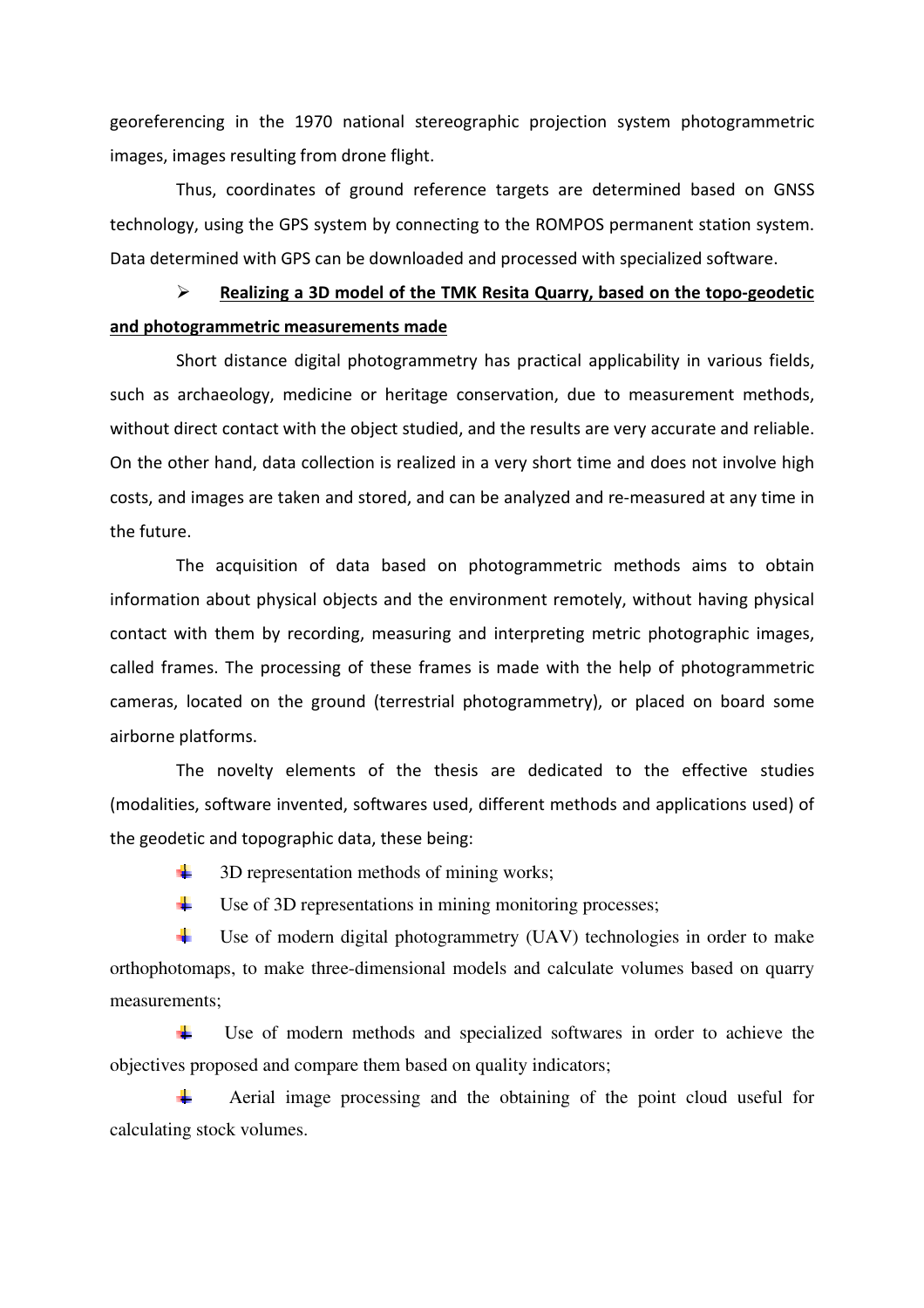In order to achieve the goal proposed for this research, the following steps have been taken:

- Topo-geodetic, surveying measurements were performed on the terrain, based on satellite technologies, in order to obtain the geodetic support network in the area studied – the TMK Resita quarry;
- $\triangleright$  Planimetric surveys were made for the studied quarry, which led to the realization of the situation plan of the studied area;
- Classical level measurements were performed, used to calculate the volumes of material stocks;
- $\triangleright$  Compared to the classical methods for the determining of volumes, photogrammetric methods were also used, and the results obtained were much more precise, compared to the classical methods of determining volumes;
- $\triangleright$  The final result of this research consisted in the realization of the 3D model of the TMK Resita Quarry and the high precision determination of the volumes of material stocks, based on topo-geodetic and photogrammetric measurements, methods that can represent the basis of a continuous monitoring of this quarry.

The present study presented the processing of photogrammetric data, using 684 images acquired based on a DJI Phantom 4 UAV system and on 25 GCP control points located on the ground, at different altitudes, to obtain a more accurate georeferencing, and the data obtained from the processing aerial images, including textures, of the point cloud, thus obtaining a final precision of the order of millimetres.

The errors of the georeferencing process, obtained after data processing are 7.56731cm on XY and 1.87114cm on Z.

The 3D model built on the basis of the Dense Point Cloud has a resolution of 4.53cm / pixel, and the value of the digital terrain model of 72.4cm / pen.

Of the 684 images and the 25 GCP control points, 42,517,472 points were obtained. The final stage of data processing includes the generation of orthophotomaps, raster images, TIN and DEM formats, as well as the generation of point clouds.

The point cloud was initially processed with the CloudCompare software, and the treatment of the final data set contained a total of 1,534,957 points, which were further used to perform volumetric calculations.

The combination of 3D data allows the classification of the point cloud and its filtering for the interpretation and exact modelling of objects. At the end of the processing,